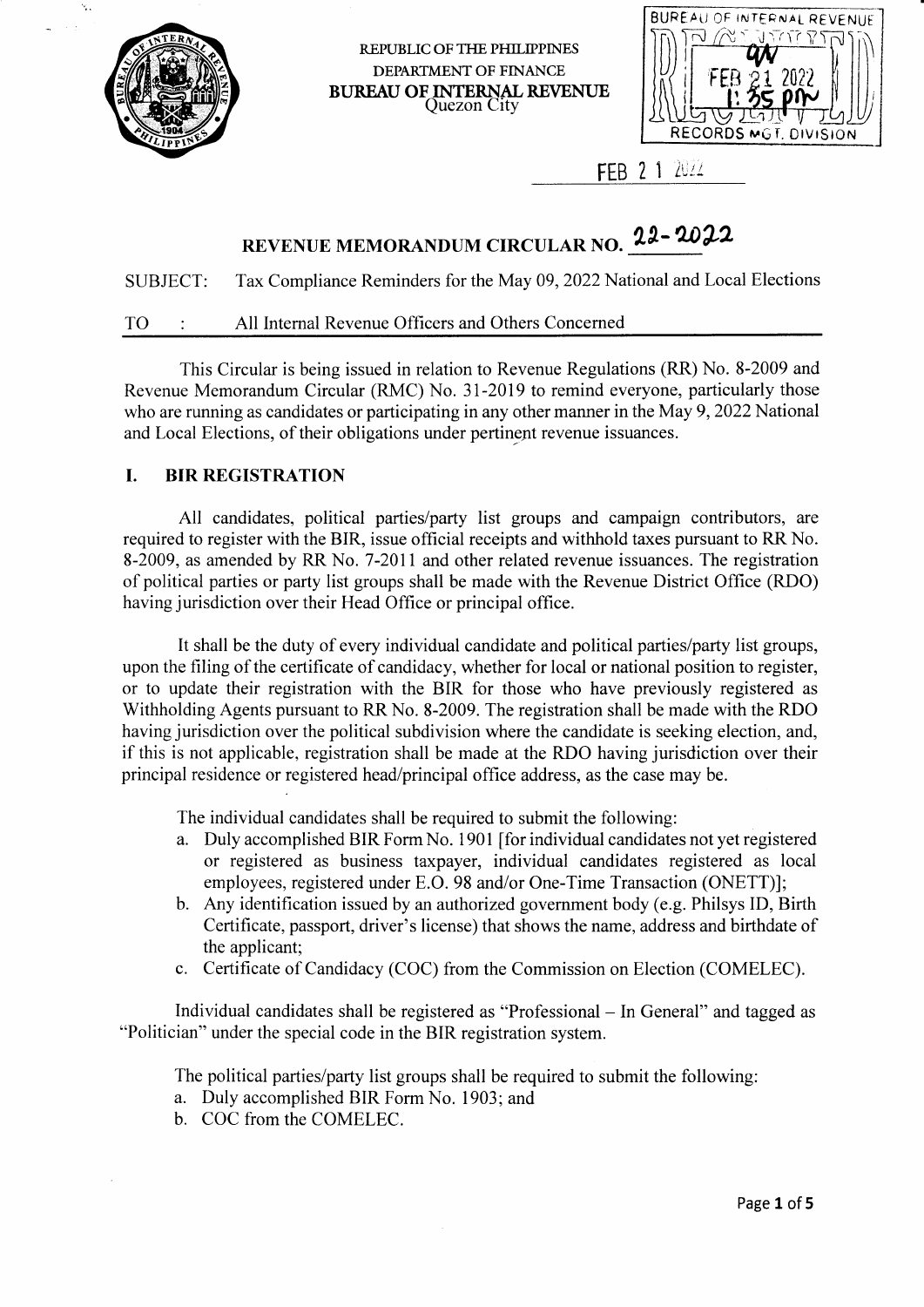

Political parties/party list groups shall be tagged as "Political Party" under the special code in the BIR registration system.  $ncoc$ 

Individual campaign contributors shall be registered under E.O. 98 as taxpayer type with the RDO having jurisdiction over his place of residence using BIR Form No. 1904. Nonindividual campaign contributors shall be registered with the RDO having jurisdiction over its principal place of business/head office using BIR Form No. 1903.

The RDO shall maintain the list of all registered candidates and political parties/party list groups for monitoring and updating of its registration record after election.

## II. ANNUAL REGISTRATION FEE AND CERTIFICATE OF REGISTRATION

All candidates and political parties/party list groups shall pay an Annual Registration Fee (ARF) in the amount of five hundred pesos (P500) and be issued a Certificate of Registration (COR). COR is no longer required to be issued for individual candidates who are not engaged in business.

#### III. REGISTRATION OF BOOKS

All candidates and political parties/party list groups shall keep books and other accounting records such as Cash Receipts Journal (basis for Statement of Contributions for submission to COMELEC), Cash Disbursement Book (basis for Statement of Expenditures for submission to COMELEC) or their equivalent and register the same to the concerned RDO.

Individual candidates may opt to use a simplified set of bookkeeping records, as long as it can provide accurate information.

#### IV. ISSUANCE OF BIR REGISTERED NON-VAT OFFICIAL RECEIPT

All candidates and political parties/party list groups shall also register Non-VAT Official Receipts (ORs) to be issued for every contribution received, whether in cash or kind valued at Fair Market Value. The original copies of such ORs shall be issued to the contributor/donor while the duplicate shall be retained by the issuing candidate/political party/party list.

Candidates may opt to buy BIR Printed Receipts or apply for an Authority to Print using BIR Form No. 1906 with the concerned RDO.

# V. INCOME TAX

As a general rule, campaign contributions are not included in the taxable income of the candidate to whom they were given, the reason being that such contributions were given not for the personal expenditure/enrichment of the concerned candidate, but for the purpose of utilizing such contributions for his/her campaign. Thus, to be considered as exempt from the income tax, these campaign contributions must have been utilized to cover a candidate's expenditures for his/her electoral campaign during the campaign period.

Unutilized/excess campaign funds, as well as donations utilized before the campaign period, net of the candidate's or political party's/party list's campaign expenditures, shall be considered as subject to income tax and as such, must be included in their/his taxable income as stated in their/his Income Tax Return (ITR) pursuant to RRNo. 7-2011, to wit: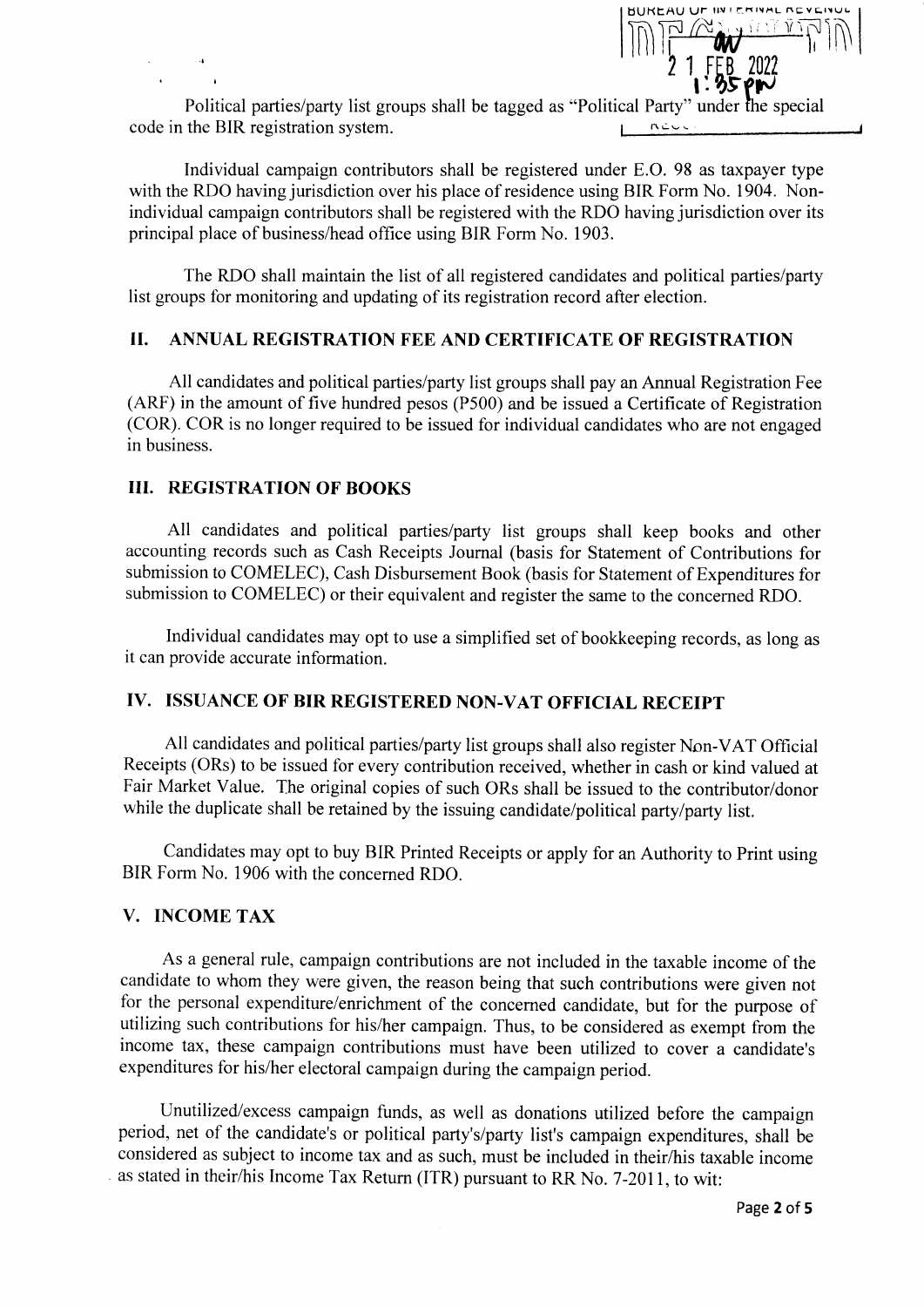}D GT. DIVISION DUNLAU UF IN ' - n in a n L v L RECORDS MGT.  $\overline{z}$ 

- 1. Individual Candidates
	- a. In case of those registered as professional or those previously registered as self-employed individual who branched-out for the purpose of election period following the guidelines above, unutilized/excess campaign funds shall be declared for the quarter ending June 30 using BIR Form No. 1701Q and shall be filed on or before August 15 of the same taxable year.
	- b. In case of a candidate who is purely compensation income earner within the taxable year, he/she shall file BIR Form No. 1700 to include such unutilized/excess funds on or before April 15 of the following taxable year.
	- c. In case of a candidate who is neither a self-employed nor a compensation income earner as of the date of election, he/she shall declare such unutilized/excess campaign funds by filing a short-period return for the period-covering January I up to the date of election (2nd Monday of May) using BIR Form No. 1700 on or before August l5 of the same taxable year.
- 2. Political Parties/Party list Groups

The unutilized/excess campaign funds shall be reported in the manner by which domestic corporations are required to file their returns and pay taxes.

It should be noted that no further deduction, either itemized or optional, shall be made against the said taxable income. Further, any candidate or political party/party list group, whether winning or losing, who fails to file with COMELEC the Statement of Contributions and Expenditures required under Omnibus Election Code shall be automatically precluded from claiming such expenditures as deductions from the campaign contributions making the entire amount directly subject to income tax.

# VI. DONOR'S TAX

Both Section 94 (a) of Batas Pambansa Bilang 881, otherwise known as the Omnibus Election Code of the Philippines, and the final paragraph of Section 13 of Republic Act No. 7166 provide that contributions in cash or in kind to any candidates, political parties or party list groups, duly reported to COMELEC, are exempt from the imposition of Donor's Tax.

It is hereby emphasized that only those donations/contributions that have been utilized/spent during the campaign period as set by the COMELEC are exempt from donor's tax.

Donations made by corporations in violation of Section  $36(9)^1$  of the Corporation Code of the Philippines are subject to donor's tax and may not be deducted as political contribution on the part of the Donor/corporation.

<sup>&</sup>lt;sup>1</sup> Section 36(9) of the Corporation Code of the Philippines provides:

<sup>&</sup>quot;Sec. 36. Corporate powers and capacity. - Every corporation incorporated under this Code has the power and capacity: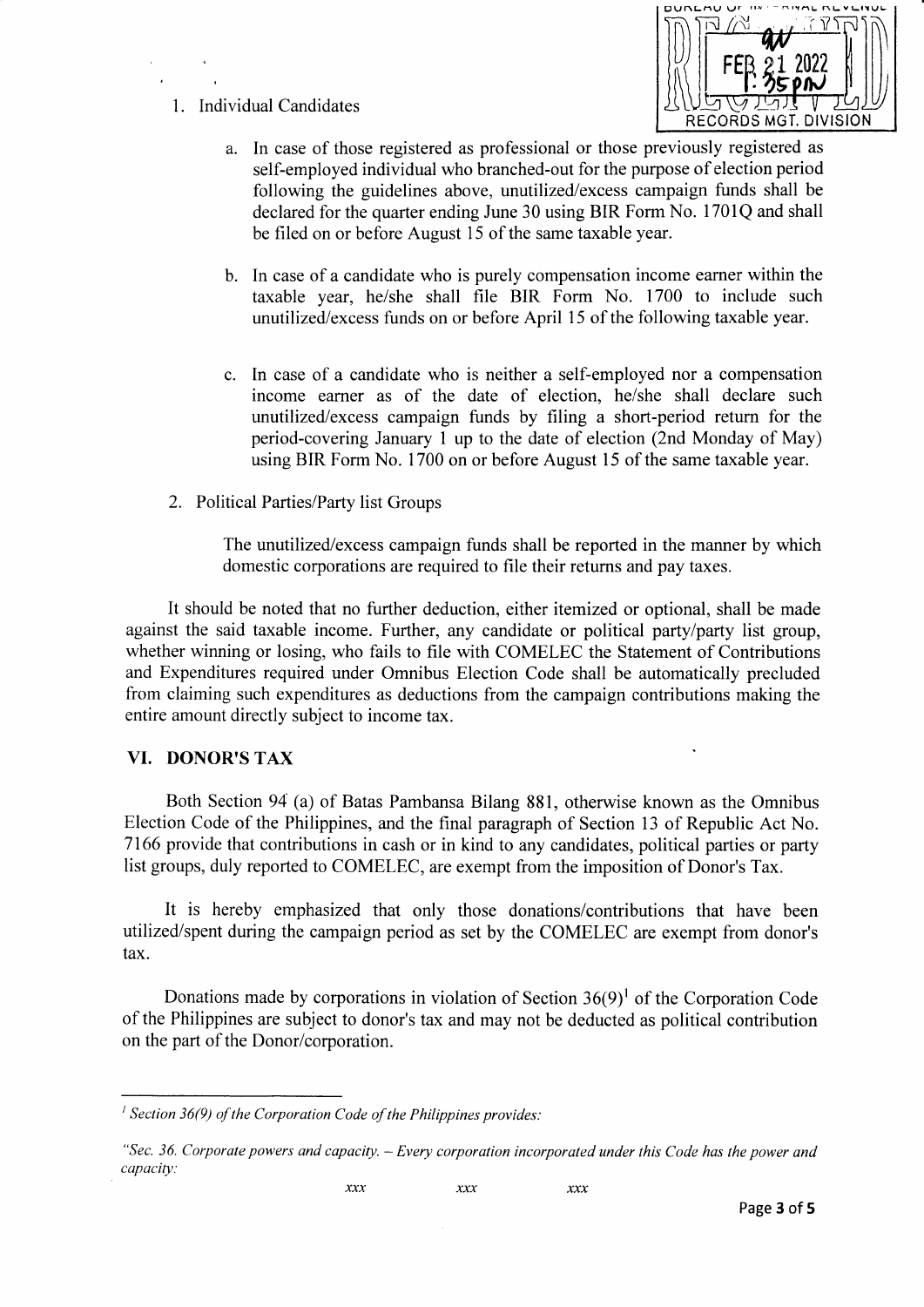# VII. WITHHOLDING OF TAXES

,l



Income payments made by political candidates and political parties/party-list groups on their purchases of goods and services as campaign expenditures, and income payments made by individuals or juridical persons for their purchases of goods and services intended to be given as campaign contribution to political parties and candidates shall be subject to five percent (5%) creditable withholding tax pursuant to RR No. ll-2018. The following are considered among those covered by expanded withholding tax, but not limited to payments for: (a) media services, (b) printing jobs, (c) talent/entertainment fees, (d) rentals of both real and personal property/ies. Likewise, BIR Form No. 2307 (Certiftcate of Creditable Tax Withheld at Source) shall be issued upon demand.

Expenses incurred by the candidates which were given free of charge, such as use, rental or hire of land, water or aircraft, equipment, facilities , apparatus and paraphernalia used in the campaign shall be assessed by the candidate and declare the amount commensurate with the expenses for the use thereof, based on the prevailing rate in the locality and shall be included in the total campaign contributions received and expenses incurred by the candidate.

Deadline — the five (5%) percent Creditable Withholding Tax (CWT) shall be filed and Deadline — the five (576) percent Creditable withholding t ax (CWT) shart be filed and<br>remitted not later than the last day of the month following the close of the quarter during which the withholding was made, using BIR Form No. 1601-EQ through Electronic Filing and Payment System (eFPS)/eBIRForms Package or AABs or RCOs under the jurisdiction of the BIR Office where the withholding agent is registered. As withholding agents, they are also required to submit the Quarterly Alphalist of Payees (QAP) (available for download in the "downloadable" section in the BIR website) through the esubmission facility of the BIR.

The payor/withholding agent, who may be an individual candidate, a political party/party list group, or any juridical entity, is further required to file the Annual Information Return of Creditable Taxes Withheld (Expanded)/Income Payments Exempt from Withholding Tax (BIR Form No. 1604-E) as well as the Statement of Contributions and Expenditures duly stamped "Received" by the COMELEC on or before March I following the year of election.

Expenses that were not subjected to the 5% CWT as herein required are not considered utilized campaign funds, and the candidates, political parties/party-list groups are precluded from claiming such expenditures as deductions from his/her/its campaign contributions. As such, the full amount corresponding to said expense shall be reported as unutilized campaign funds subject to income tax.

#### VIII. PRESERVATION OF ACCOUNTING RECORDS

All political parties/party list groups and candidates shall be responsible for the preservation of records and contributions and expenditures, together with all pertinent documents, shall be retained in accordance with the rules on preservation of books of accounts and other accounting records provided in Section 235 in relation to Sections 203 and 222 of the NIRC of 1997.

<sup>9.</sup> xxx Provided, That no corporation, domestic or foreign, shall give donations in aid of any political party or candidate or for purposes of partisan political activity;'